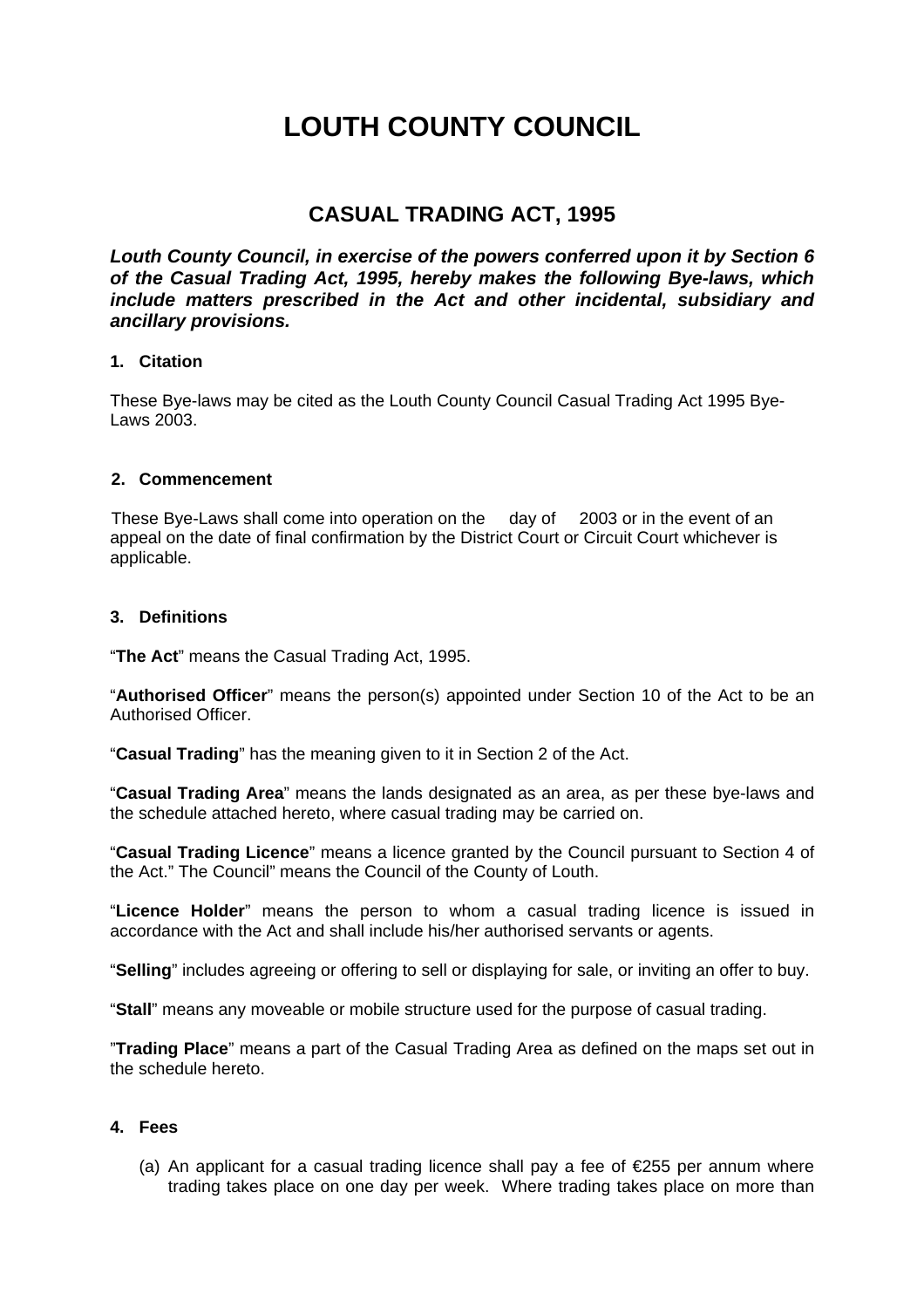one day per week, the fee of  $E$ 255 shall be increased by  $E$ 127 for each additional day. The maximum fee for a Casual Trading Licence will be €1,015 per Trading Place.

(b) An applicant for a Casual Trading Licence to trade at locations specified in the licence for a specified event or events pursuant to Section 4(1)(a)(iii) of the Act shall pay a licence fee of €100 per day.

The Council may, at its discretion, revise the fees from time to time.

#### **5. General**

- (a) Casual trading shall only be carried on at the locations designated for that purpose in the Schedule to these Bye-Laws or for a specified event or events at such other locations as may be approved by Louth County Council in a licence issued pursuant to Section 4(1)(a)(iii) of the Act. This schedule may be amended by resolution of the Council following a public consultation phase, of at least one month incorporating public advertisement and submission of representations. A person shall not engage in casual trading unless he/she holds a Casual Trading Licence from Louth County Council that is for the time being in force and the casual trading is in accordance with the licence and any conditions attached thereon.
- (b) The Council shall attach conditions to each licence issued.
- (c) Casual trading shall be confined to the trading place at the designated Casual Trading Area in accordance with the licence issued and stalls are to be wholly within the trading places in the Casual Trading Area. The Council must approve the type of stall used.
- (d) No goods or articles shall overhang a stall or be deposited on the ground except within the trading place.
- (e) The licence holder shall only trade in the goods specified in the casual trading licence.
- (f) A suitable receptacle for refuse, agreed with the Council, must be provided by the licence holder and must be kept at all times of trading within the trading place. Casual Traders shall comply with any requirements of the Waste Management Acts and any Regulations or Bye-laws made therefrom.
- (g) Litter must not be allowed to accumulate in the vicinity of the trading place during casual trading hours and at the end of trading the trading place must be cleaned up and all refuse removed and shown to be properly disposed of by the licence holder.
- (h) Stalls and all other articles must be removed after the hours of trading specified in the licence.
- (i) The Council reserves the right to remove stalls found on the casual trading area after trading hours and/or goods or other articles left outside the trading place at any time. These items will be stored by the Council and will only be returned to the licence holder on the payment of the Council's costs in relation to the administration, removal and storage of these items.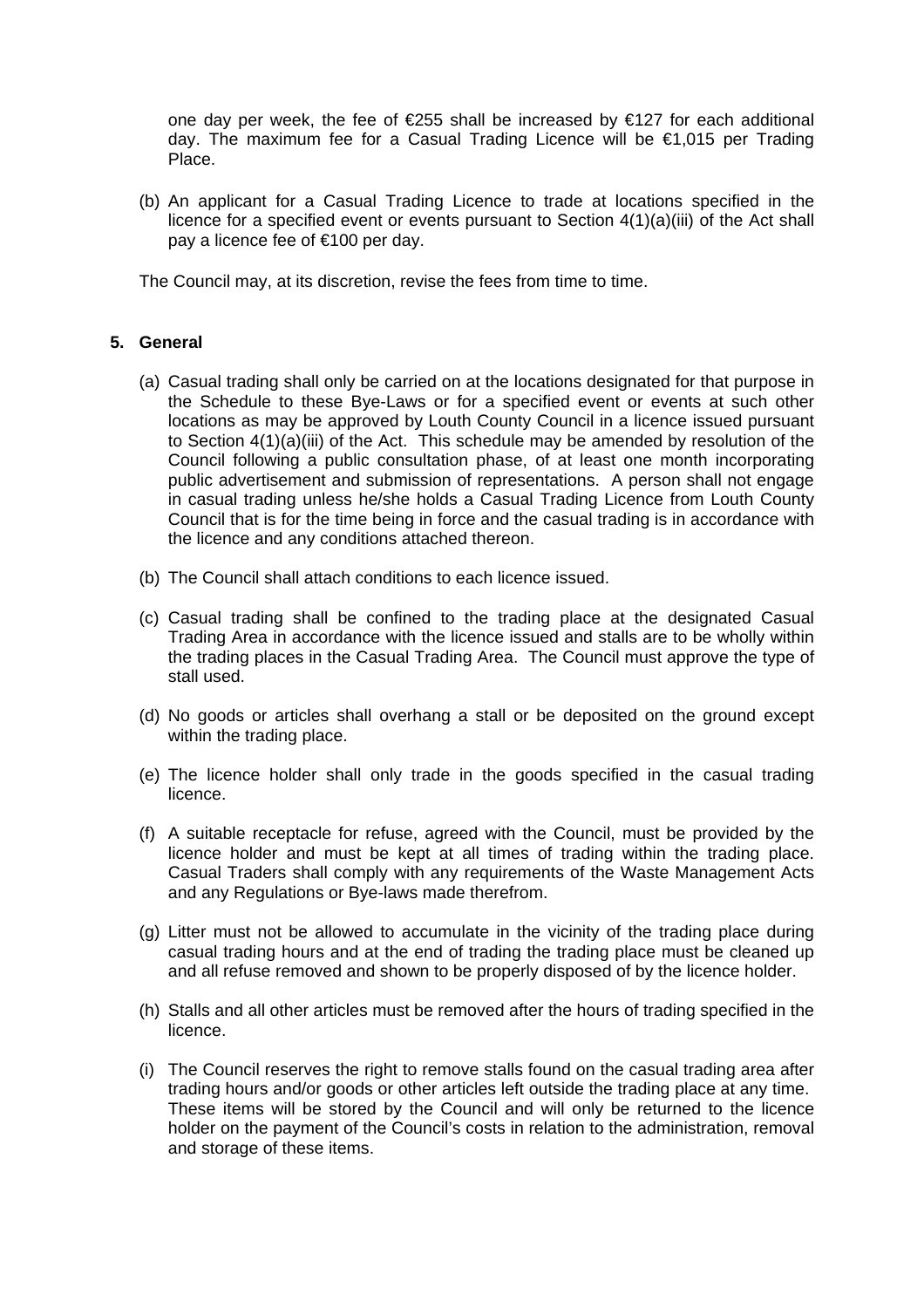- (j) Licence holders involved in the sale of foodstuffs shall comply with any requirements of the Food Hygiene Regulations or Food Safety Authority of Ireland and hold an appropriate licence from the Health Board.
- (k) A licence holder trading in a casual trading area shall display the Casual Trading Licence number relating to the trading in such a position as to be clearly visible and easily legible to members of the public.
- (l) A licence holder trading in a casual trading area shall not be permitted to use a loudspeaker or public address system and shall refrain from causing any nuisance or disturbance.
- (m) Casual trading shall take place only during the hours specified in a casual trading licence. In the absence of being so specified – between the hours of 8.00 a.m. and 6.00 p.m.
- (n) An applicant for a casual trading licence shall pay a licence fee as set out in Bye-law 4 of these bye-laws.
- (o) The allocation of a trading place by the Council shall not confer upon the licence holder any tenancy or right to occupy or to transfer said Trading Place.
- (p) Licence holders shall ensure that no obstruction is caused or allowed to be caused to the owners or occupiers of premises and their invitees in the vicinity of the Casual Trading area.
- (q) Any person engaged in Casual Trading shall not erect any signs or advertisement in the vicinity or otherwise of the Trading Place.
- (r) No licence holder or any other person shall interfere with or obstruct any officer, servant or agent of the Council engaged in the carrying out of any works of maintenance on any part of the casual trading area even where such work is carried out during trading hours.
- (s) The Council may grant more than one casual trading licence in respect of one trading place within a Casual Trading Area.
- (t) The Council shall not be responsible for any property belonging to any person wherever deposited or left in any part of the casual trading area nor for any loss, damage or injury caused by the negligence of any licence holder, his agents, employers or customers.
- (u) No vehicle shall be parked in the Casual Trading Area during the hours specified for Casual Trading unless the vehicle is associated with the casual trading being carried out and is parked within the Trading Place.
- (v) The Council reserve the right to re-allocate a Trading Place(s) on a particular trading day should a licence holder be absent.

#### **6. Authorised Officers**

(a) The Council shall appoint Authorised Officers for the purposes of managing and controlling its Casual Trading Areas.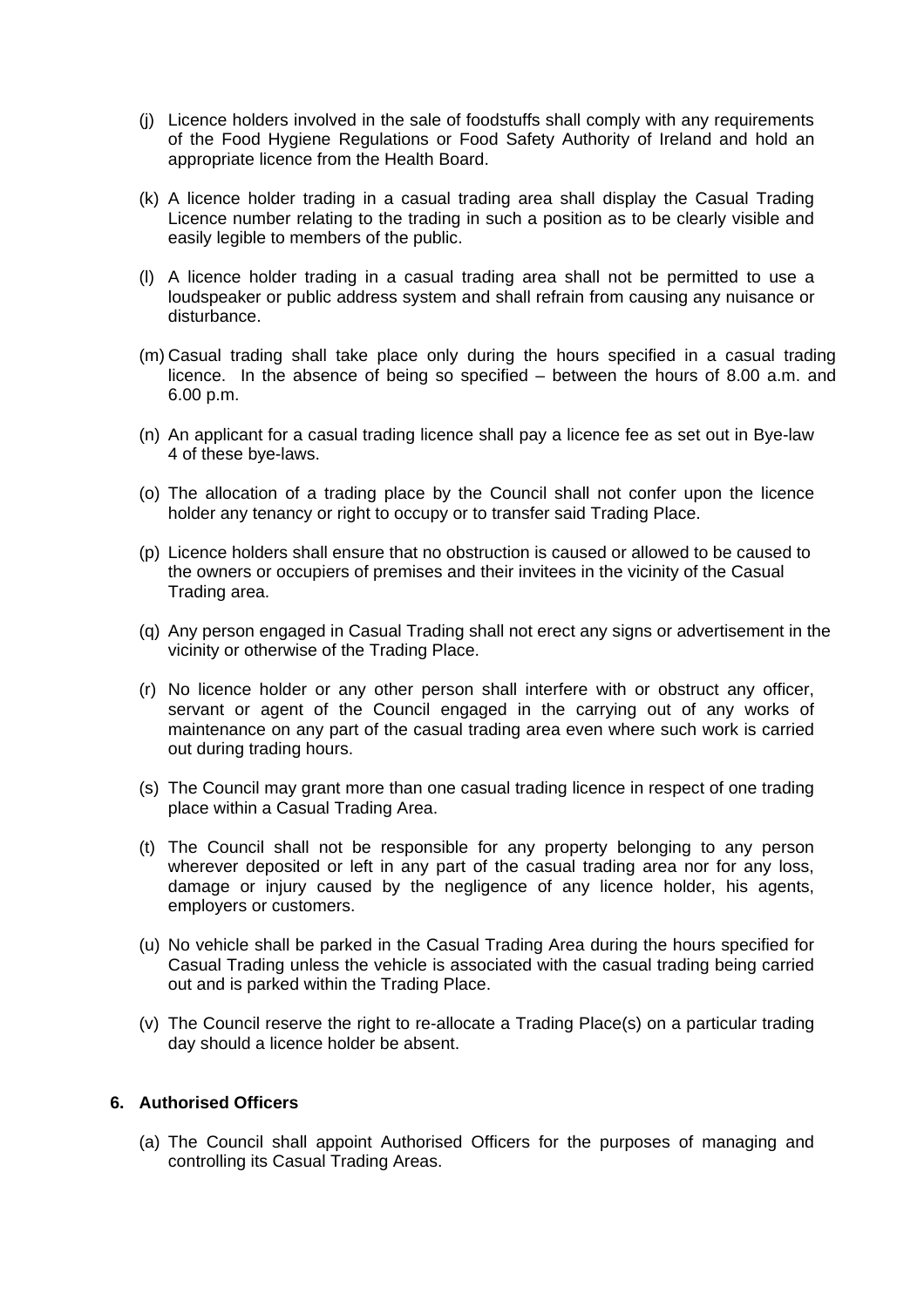- (b) An Authorised Officer may:
	- (i) Enter, inspect and examine any place where he has reasonable cause to believe casual trading is being engaged in,
	- (ii) Require any person whom he has reasonable cause to believe to be engaging in casual trading:-

To produce, if it is not being displayed, a casual trading licence authorising such trading and to permit the officer or a member of the Garda Siochana to examine the licence, and

If he fails, neglects or refuses to produce such a licence or, in a case in which it is not being displayed, to furnish to the officer his name and address and, if he is the servant or agent of another person, the name and address of the other person,

- (iii) Make such examination and inquiry as may be necessary to ascertain whether the provisions of this Act or of bye-laws made thereunder are being complied with,
- (iv) Require any person whom he has reasonable cause to believe to be engaging in casual trading in contravention of this Act to give such information as is in his power to give as to the ownership of any goods being sold in the course of such trading,
- (v) Require any person whom he has reasonable cause to believe to be engaging in casual trading in contravention of these Bye-laws to produce to him any documents, books or records relating to such trading in his power, possession or control and give to him such information as he may request in relation to entries in those documents, books or records and examine, copy or take extracts from any such document, book or record.
- (c) An authorised officer who proposes to perform a power or function conferred on him by paragraph (b) may request a member of the Garda Siochana to accompany him if he has reasonable cause to apprehend any obstruction in the execution of his duty.
- (d) A person shall not obstruct or interfere with, or give false information to, an authorised officer or a member of the Garda Siochana in the performance of his functions under these Bye-laws.
- (e) A person shall not fail, refuse, or neglect to comply with a requirement of an Authorised Officer or a member of the Garda Siochana under these Bye-laws.
- (f) A person shall be deemed not to have failed or refused to comply with a requirement of an authorised officer under these Bye-laws to produce a casual trading licence if he gives to the officer his name and address and if he is the servant or agent of another person, the name and address of that other person.

#### **7. Penalties**

Penalties for infringement of these Bye-laws will be the penalties as set out in Section 14 of the Casual Trading Act 1995 or by any amendment thereto.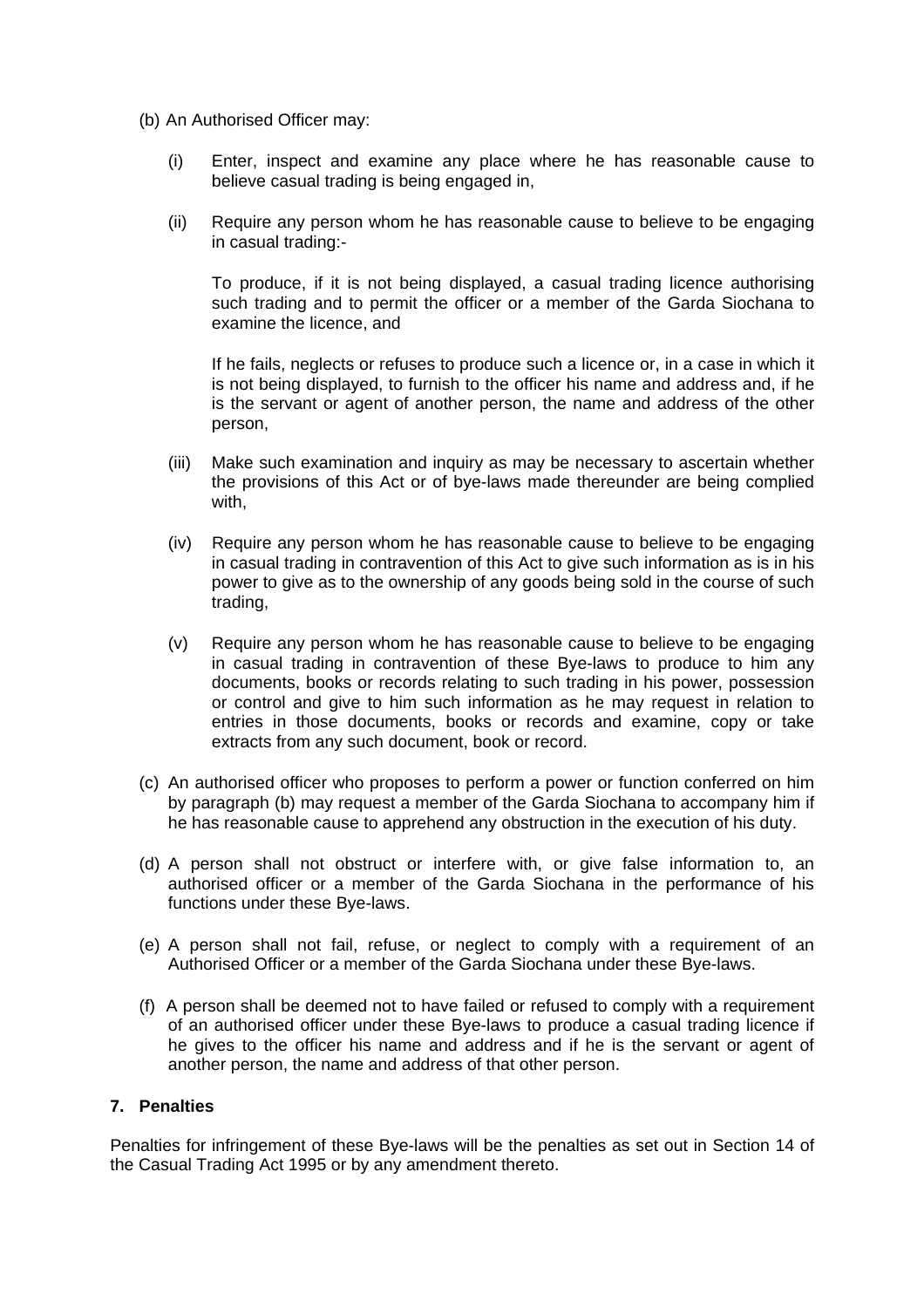#### **Schedule Part I (Lands & Maps)**

The lands as set out below and as delineated on the maps attached hereto are hereby designated as the Casual Trading Areas by the Council for the County of Louth. The number of trading places as indicated below for each Casual Trading Area shall be the maximum number of trading places for that Casual Trading area and the location of each trading place shall be as indicated on the maps attached hereto.

Town/Village: **Clogherhead** 

Location: **Car Park** 

Number of Trading Places in Designated Area: **1** 

Maps Attached: **Clogherhead 1**.

Town/Village: **Clogherhead Pier** 

Location: **Pier** 

Number of Trading Places in Designated Area: **1** 

Maps Attached: **Clogherhead 2.** 

Town/Village: **Ardee** 

Location: **Market Street** 

Number of Trading Places in Designated Area: **2** 

Maps Attached: **Ardee** 

Town/Village: **Carlingford.** 

Location: **Car Park and Tholsel Street.** 

Number of Trading Places in Designated Area: **6.** 

Maps Attached: **Carlingford**.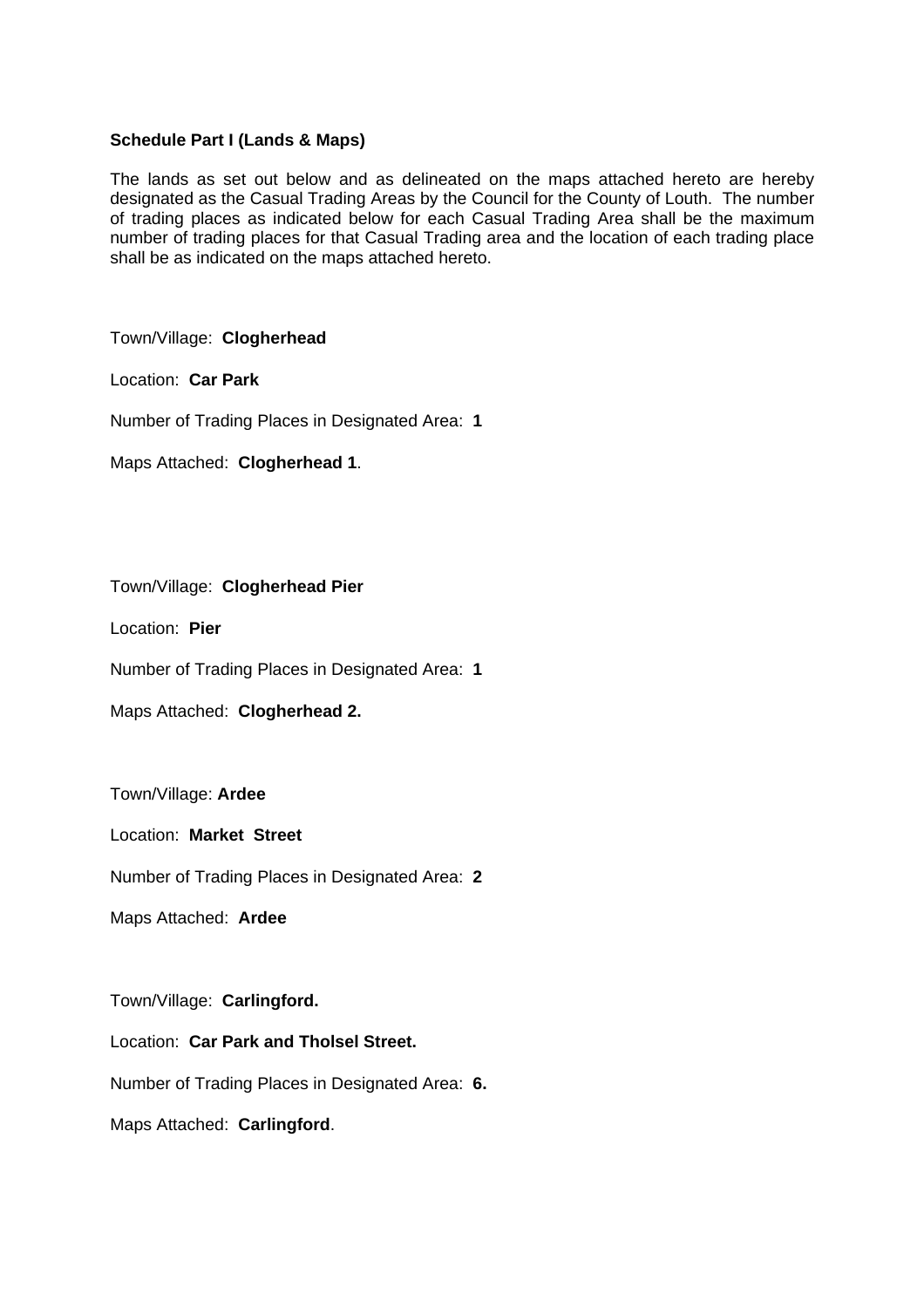Town/Village: **Omeath.**

Location: **Leading to Shore** 

Number of Trading Places in Designated Area:

Maps attached: **Omeath**